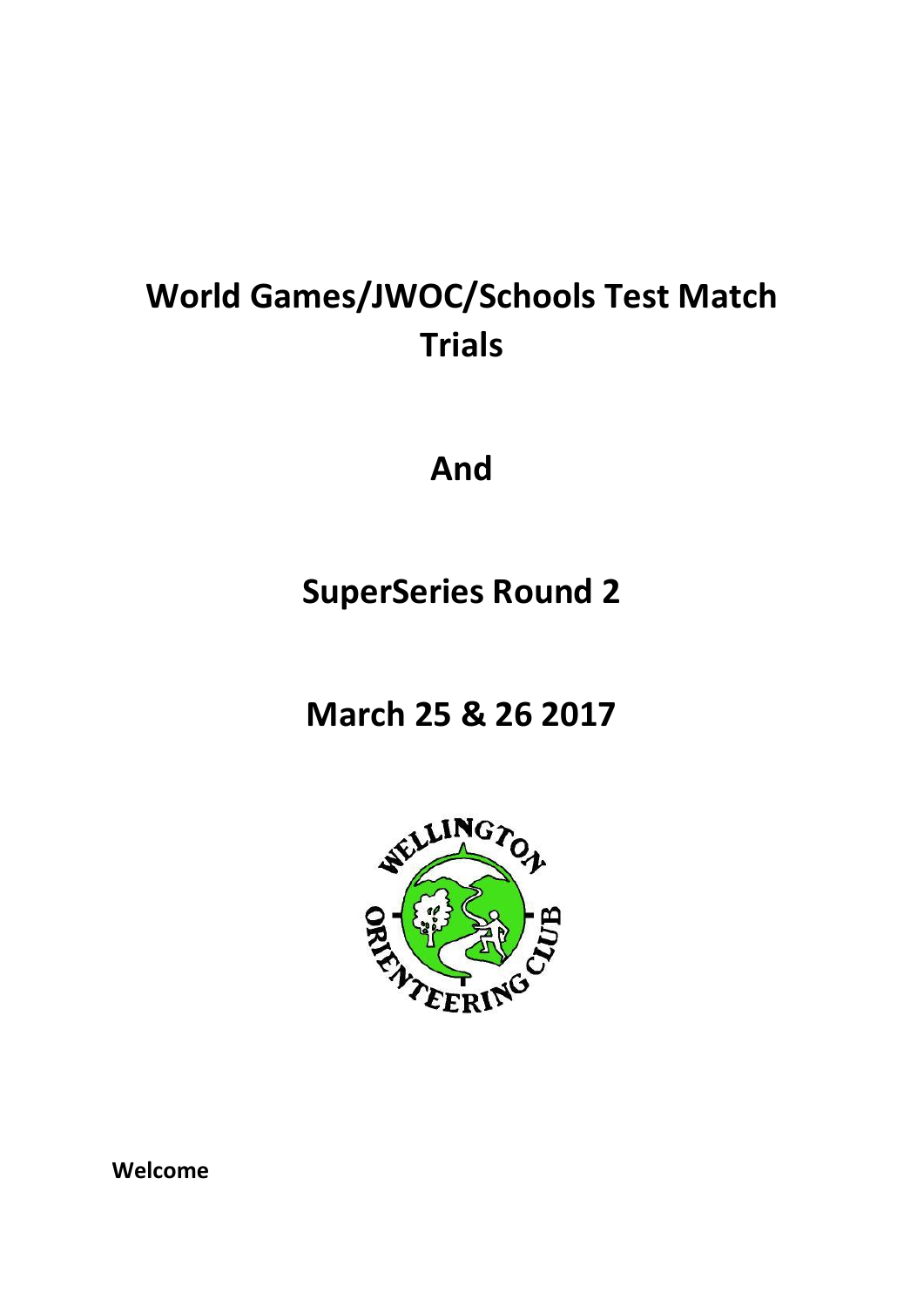Welcome everyone to the weekend of trials for the NZL teams for the World Games, JWOC and the NZL-AUS Schools Test Match. Finding a venue for what is an essential part of the programme has proved very difficult in 2017. With the Auckland region heavily tied up with preparing for Oceania and WMOC, and with Queen's Birthday scheduled for Christchurch, there were no immediate offers to host these events. So, again, we can be grateful that Wellington OC has been prepared to act as host. I realise that this means that this is now the third time in three years that the JWOC trials have been held in the central North Island, not exactly an ideal situation – hopefully next year we can elicit offers from elsewhere in the country.

Thanks are due to Bryan Teahan, Lizzie Ingham, Alan Horn and Russell Higham, for sparing the time to help prepare maps and courses. I am grateful in particular to Bryan, for being happy to let us use part of Colonial Parklands in advance of its use in his annual Winter Classsic gut-buster later in the year, and to Lizzie for lending her sprint expertise to planning not only for this weekend but also for the Sprint Relay at the Schools Test Match for which this is a trial.

There is also a welcome return to Hydrabad – first used for the APOC Relays in 1994, before most of this weekend's entrants were born. Just as it did 23 years ago, I am confident it will provide a technical and physical challenge for all.

Whatever your results and the outcome of the trials – enjoy the weekend!

Malcolm Ingham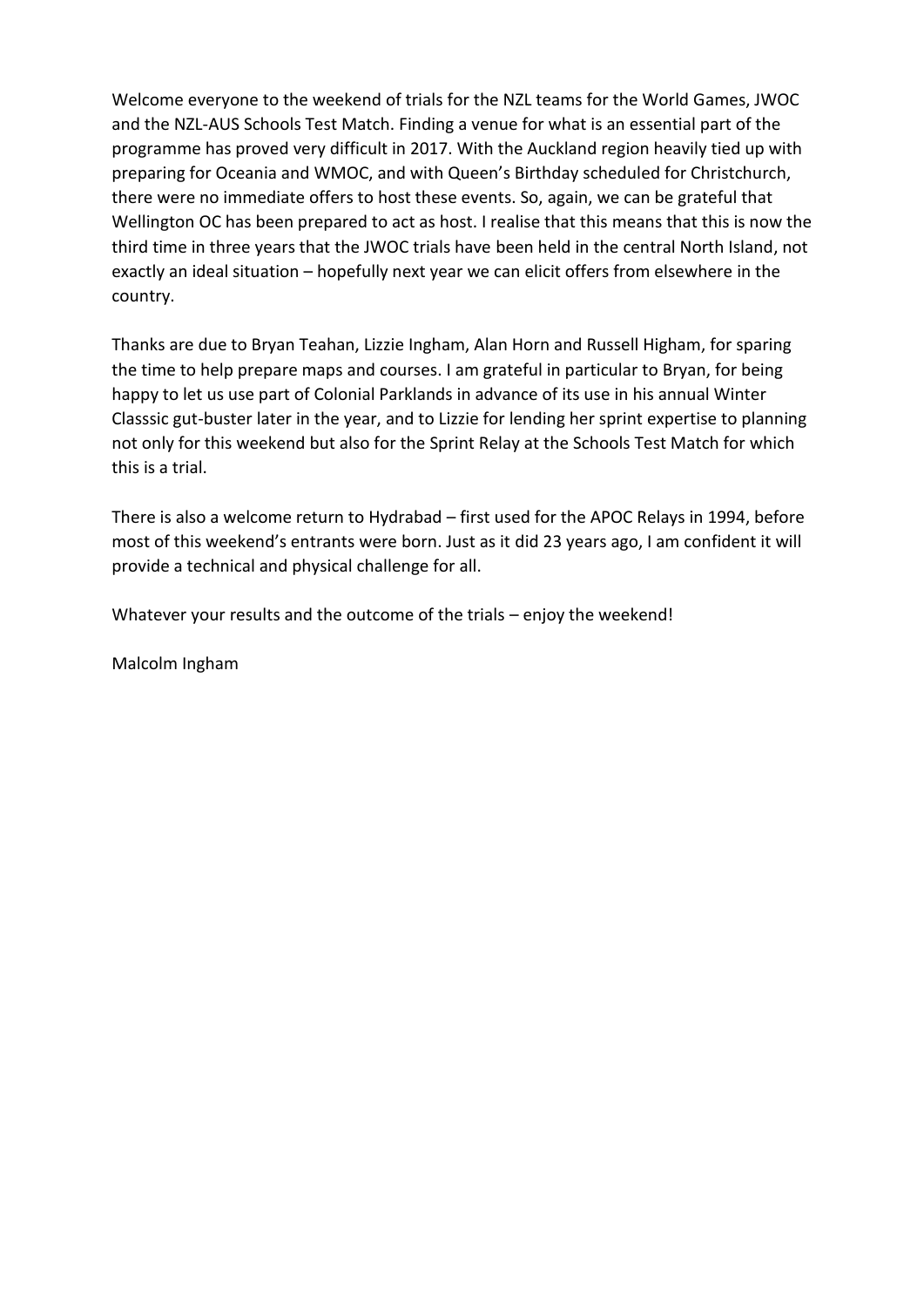### **Saturday 25 March: Sprint Trial**

| Map: | Whitireia Polytechnic, Porirua |
|------|--------------------------------|
|------|--------------------------------|

Scale: 1:3000 Contour interval: 2.5 m

Mapper: Bryan Teahan

Planner: Lizzie Ingham

Controller: Malcolm Ingham

Terrain: Complex campus area with narrow passageways and multiple buildings.

Directions: From the north – take the Porirua Centre exit from SH1. After crossing the Porirua Stream take the first right (Parumoana Street) at the first roundabout. Follow this through another roundabout and then at the second roundabout turn right into Wi Neera Drive. Follow this for approximately 600 m and park as directed.

> From the south – take the first exit to Porirua from SH1. Keep in the left hand lane and follow the road round into Kenepuru Drive and then Lyttelton Avenue. Follow this to the second roundabout and turn right into Parumoana Street and follow directions as above.



Centre:The event centre, start and finish are all adjacent to parking. All areas

Event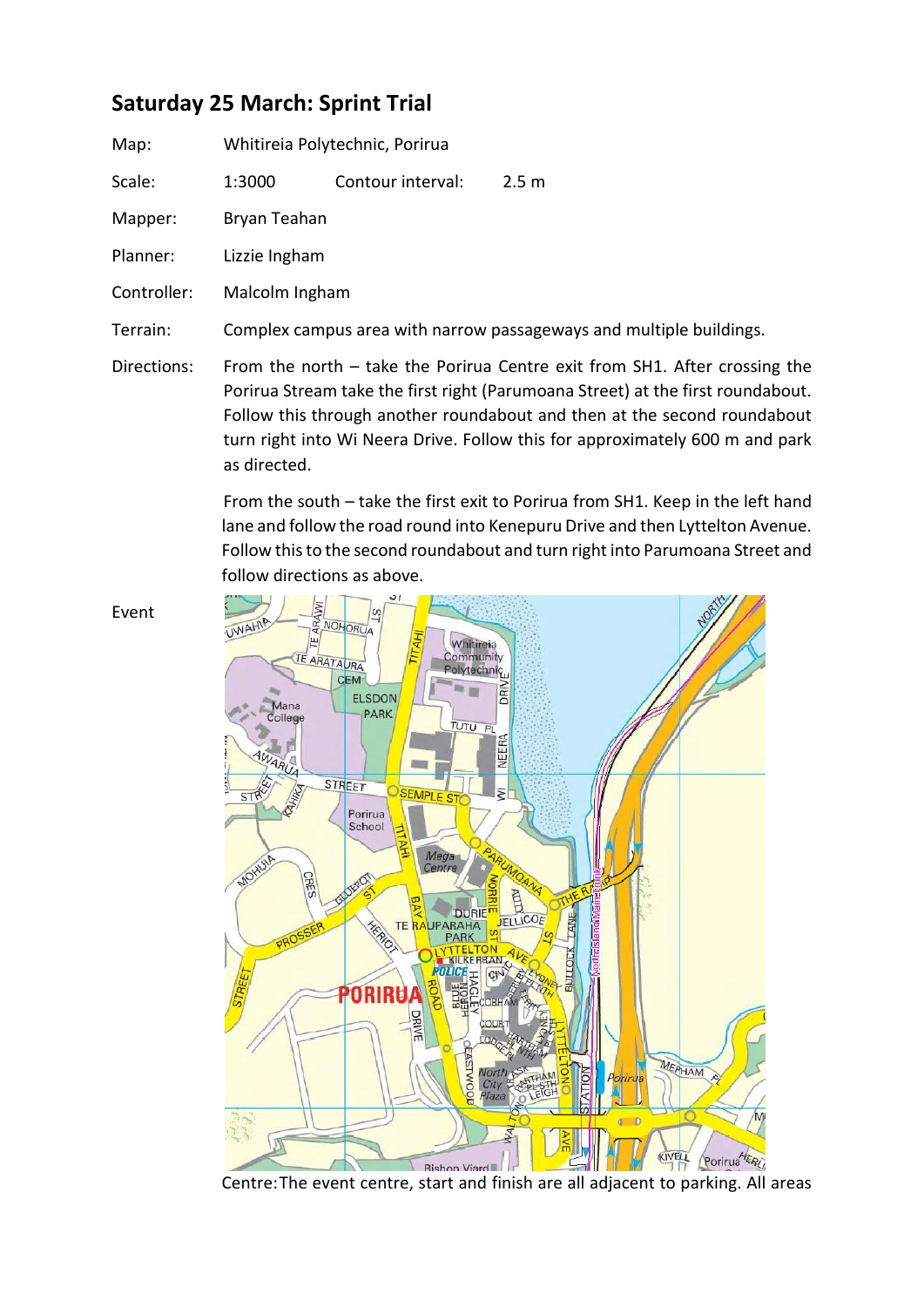of the campus are out of bounds, but you may visit the shopping area to the south.

Toilets: There are no toilets at the event centre. There are toilets at Te Raparaha Arena off Wi Neera Drive and in Cobham Court off Hagley St nearby.

Starts: From 11am.

Courses:

| <b>Course</b>  | <b>Classes</b>       | Length (km) | No of controls |
|----------------|----------------------|-------------|----------------|
|                | WG/SuperSeries Men   |             |                |
| 1              | M20E (JWOC)          | 3.0         | 24             |
|                | Senior Boys          |             |                |
|                | WG/SuperSeries Women |             |                |
| $\overline{2}$ | W20E (JWOC)          | 2.5         | 21             |
|                | Senior Girls         |             |                |
| 3              | <b>Junior Boys</b>   | 2.6         | 20             |
|                | <b>Junior Girls</b>  | 2.2         | 17             |

All courses have negligible climb.

Map flip: All courses have a map flip. At the start the first part of the course will be face up. When you reach the final control in this segment (e.g. #11) turn the map over and this location will be marked by a separate start triangle with subsequent controls numbered in order (e.g. 12, 13… etc.).

Public There is no opportunity for anyone than trialists to run the sprint courses.

Courses: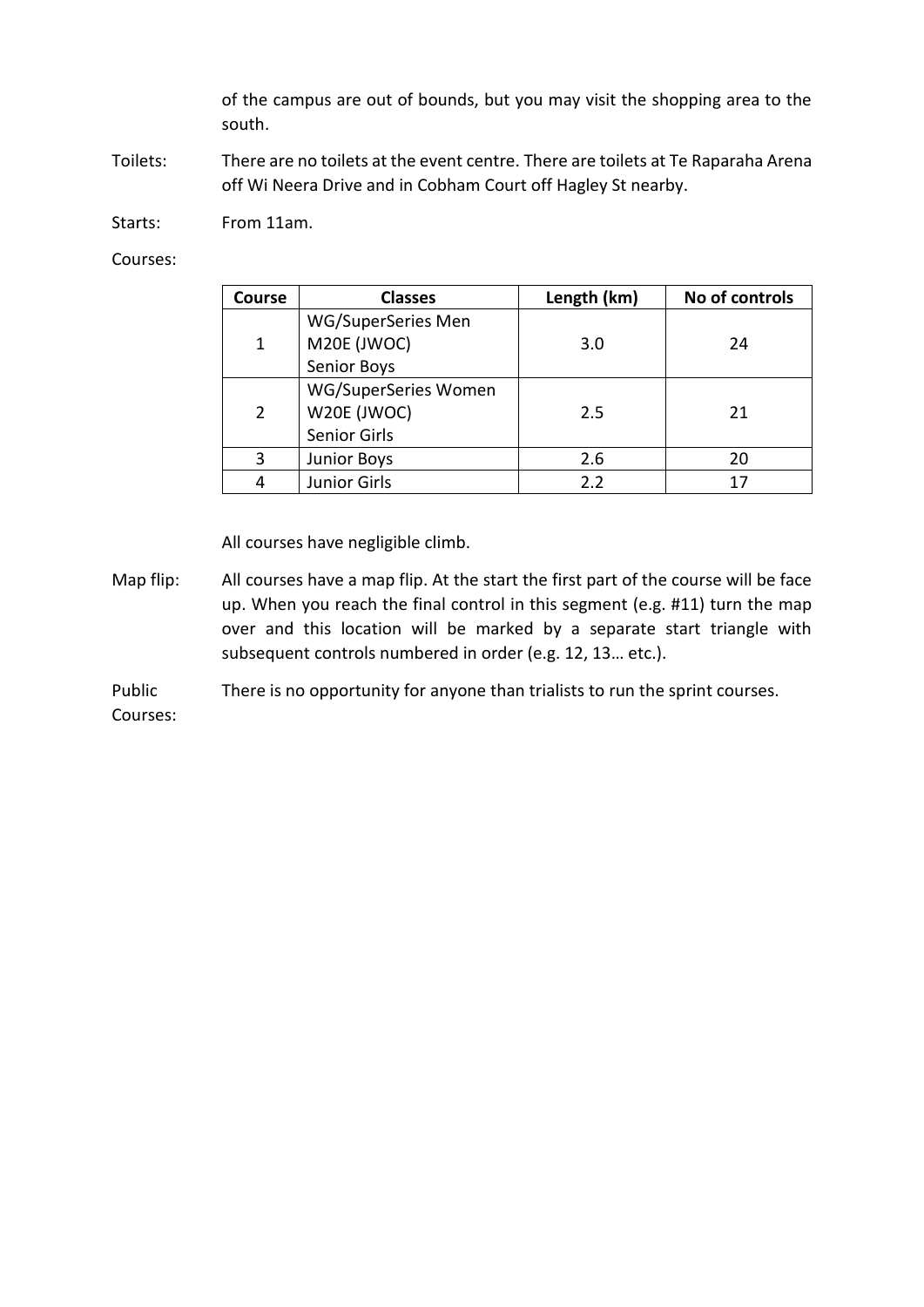## **Saturday 25 March: Middle Trial**

| Map:        | Colonial Parklands, Porirua |                                                                                                                                                                                              |                                                                                                                                                                                                                                                                                                                                                                                                                                                                                        |
|-------------|-----------------------------|----------------------------------------------------------------------------------------------------------------------------------------------------------------------------------------------|----------------------------------------------------------------------------------------------------------------------------------------------------------------------------------------------------------------------------------------------------------------------------------------------------------------------------------------------------------------------------------------------------------------------------------------------------------------------------------------|
| Scale:      | 1:7500                      | Contour interval:                                                                                                                                                                            | 5 <sub>m</sub>                                                                                                                                                                                                                                                                                                                                                                                                                                                                         |
| Mapper:     | Bryan Teahan                |                                                                                                                                                                                              |                                                                                                                                                                                                                                                                                                                                                                                                                                                                                        |
| Planner:    | Bryan Teahan                |                                                                                                                                                                                              |                                                                                                                                                                                                                                                                                                                                                                                                                                                                                        |
| Controller: | Alan Horn                   |                                                                                                                                                                                              |                                                                                                                                                                                                                                                                                                                                                                                                                                                                                        |
| Terrain:    |                             | exotic trees and a complex track network.                                                                                                                                                    | Moderately steep gully spur with complex vegetation of pines, native bush and                                                                                                                                                                                                                                                                                                                                                                                                          |
| Map notes:  | crosses.<br>high grass.     | quickly for fast downhill mountain bikers.<br>(4) The area can be very slippery especially when wet.<br>generalised grading is shown.<br>(7) There are some dangerous cliffs in the streams. | (1) There are out-of-bounds areas shown in olive for residential houses, and<br>purple out-of-bounds vacant land. There is a forbidden route shown by purple<br>(2) The parklands are a mountain bike park. Be prepared to get out of the way<br>(3) There are some rough open areas with green stripes which is slow knee-<br>(5) The native bush runnability is variable with supplejack in places $-$ only a<br>(6) There are some faint mountain bike tracks which are not marked. |
| Directions: |                             | near the entrance to Spicer Botanical Park.                                                                                                                                                  | From Whitireia Polytech, take Titahi Bay Road and turn right at the North City<br>Plaza roundabout into Kenepuru Drive. Turn right into Raiha Street and then<br>left into Broken Hill Road. Cark parking is along this road with the event centre                                                                                                                                                                                                                                     |
|             |                             | Event Centre: 100m from Spicer Botanical Park car park.                                                                                                                                      |                                                                                                                                                                                                                                                                                                                                                                                                                                                                                        |
| Toilets:    |                             |                                                                                                                                                                                              | At PassRite Driving Academy, 50m from Spicer Botanical Park car park.                                                                                                                                                                                                                                                                                                                                                                                                                  |
| Starts:     | Road.                       |                                                                                                                                                                                              | From 2pm. 800m from event centre - follow signs north along Broken Hill                                                                                                                                                                                                                                                                                                                                                                                                                |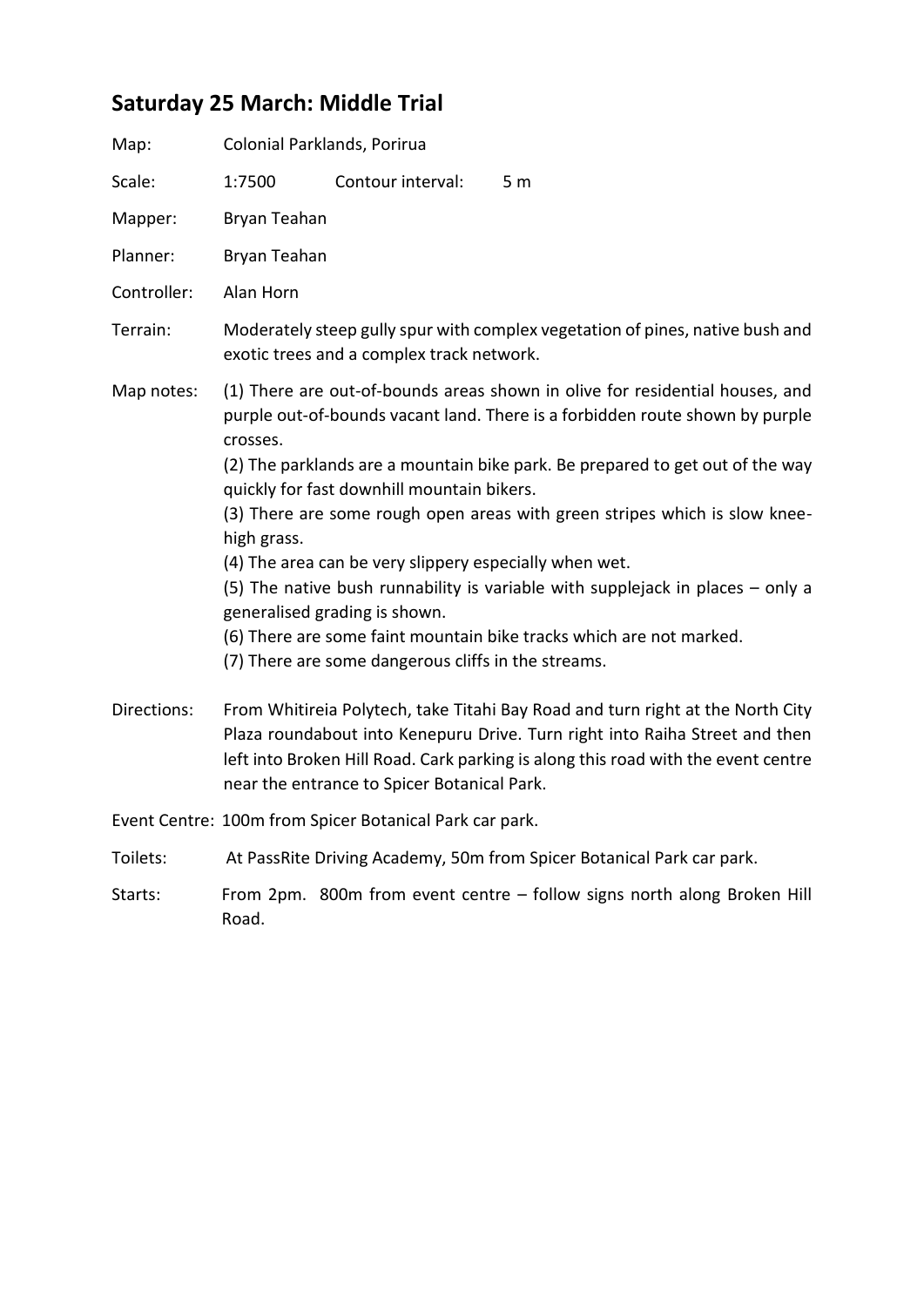

#### Courses:

| <b>Course</b>  | <b>Classes</b>                                      | Length<br>(km) | Climb(m) | No of<br>controls |
|----------------|-----------------------------------------------------|----------------|----------|-------------------|
| 1              | WG/SuperSeries Men<br>M20E (JWOC)<br>Senior Boys    | 2.9            | 250      | 20                |
| $\overline{2}$ | WG/SuperSeries Women<br>W20E (JWOC)<br>Senior Girls | 2.6            | 180      | 18                |
| 3              | <b>Junior Boys</b>                                  | 2.2            | 150      | 17                |
| 4              | Junior Girls                                        | 2.0            | 145      | 13                |

Public A selection of courses will be available for others after the trials have finished. Courses: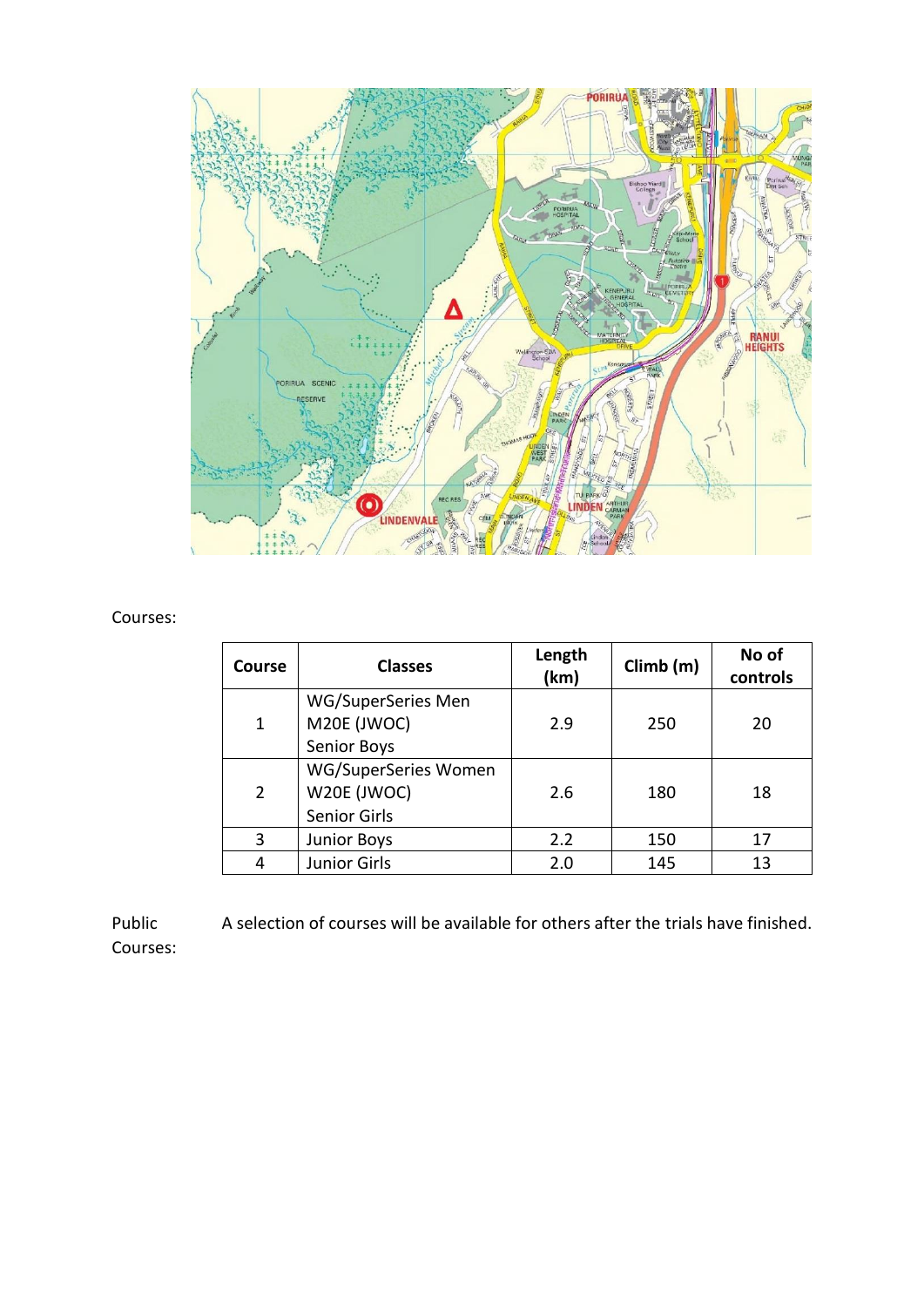|             | <b>Course 1 - JWOC Men/Senior Boys</b> |           |         | <b>Sprint</b> | <b>Middle</b> |
|-------------|----------------------------------------|-----------|---------|---------------|---------------|
| Beckman     | Devon                                  | <b>HB</b> | 7777710 | 11:21         | 14:44         |
| Bond        | Jason                                  | T         | 9102709 | 11:07         | 14:12         |
| Cleary      | Callum                                 | PAPO      | 7776666 | 11:20         | 14:04         |
| Cleary      | Connor                                 | PAPO      | 8001738 | 11:27         | 14:28         |
| Cleary      | Dominic                                | PAPO      | 7100017 | 11:15         | 14:50         |
| Cory-Wright | Ed                                     | PAPO      | 971006  | 11:06         | 14:20         |
| de L'Isle   | Cameron                                | <b>NW</b> | 8625536 | 11:08         | 14:42         |
| Egan        | Oliver                                 | PAPO      | 1403373 | 11:11         | 14:10         |
| Griffiths   | Max                                    | <b>NW</b> | 9200499 | 11:05         | 14:06         |
| Harding     | Stephen                                | PAPO      | 2033334 | 11:22         | 14:30         |
| Harding     | Tom                                    | PAPO      | 2036164 | 11:13         | 14:32         |
| Harrison    | Felix                                  | PAPO      | 1220027 | 11:17         | 14:38         |
| Hayes       | Patrick                                | Α         | 9072001 | 11:04         | 14:08         |
| Hayes       | Tommy                                  | A         | 9111997 | 11:02         | 14:56         |
| Herries     | Callum                                 | HB        | 9005133 | 11:16         | 14:36         |
| Jones       | Oak                                    | $\top$    | 8051669 | 11:18         | 14:52         |
| Lee         | Ronan                                  | HB        | 9102733 | 11:10         | 14:16         |
| Lynch       | Joseph                                 | W         | 1418076 | 11:14         | 14:48         |
| Monckton    | Alex                                   | <b>NW</b> | 8630836 | 11:12         | 14:02         |
| Monckton    | Daniel                                 | <b>NW</b> | 8630909 | 11:28         | 14:34         |
| Popovici    | Andrei                                 | Α         | 7990113 | 11:23         | 14:46         |
| Safka       | Sebastian                              | <b>NW</b> | 1403413 | 11:25         | 14:24         |
| Shuker      | Kurtis                                 | <b>CM</b> | 2033497 | 11:01         | 14:00         |
| Smith       | Nick                                   | PAPO      | 9780250 | 11:24         | 14:26         |
| Stolberger  | Liam                                   | <b>NW</b> | 9101997 | 11:03         | 14:14         |
| Stolberger  | Thomas                                 | <b>NW</b> | 1403370 | 11:00         | 14:18         |
| Sutherland  | Calum                                  | T         | 1407999 | 11:09         | 14:22         |
| Thompson    | Liam                                   | A         | 8400400 | 11:26         | 14:40         |
| Williams    | Ryan                                   | Α         | 7201435 | 11:19         | 14:54         |

## **Start Times – Sprint and Middle**

| <b>Course 1 - SuperSeries Men</b> |              |           |         | <b>Sprint</b> | <b>Middle</b> |
|-----------------------------------|--------------|-----------|---------|---------------|---------------|
| Bengtsson                         | Magnus       | W         | 9791214 | 11:38         | 15:14         |
| Beveridge                         | Gene         | <b>NW</b> | 695242  | 11:35         | 15:22         |
| Edwards                           | Bill         | OHV       | 1010164 | 11:41         | 15:10         |
| Greenwood                         | Jeff         | Α         | 887270  | 11:37         |               |
| Hann                              | <b>Nick</b>  | PAPO      | 981682  | 11:36         | 15:18         |
| Joergensen                        | Carsten      | PAPO      | 7010250 | 11:43         | 15:28         |
| Morrison                          | Ross         | НB        | 2003543 | 11:40         | 15:12         |
| Oram                              | Jonty        | A         | 9001995 | 11:42         | 15:26         |
| Steven                            | <b>Bruce</b> | PAPO      | 7204443 | 11:44         | 15:24         |
| Stewart                           | Jamie        | OBP       | 800405  | 11:45         | 15:16         |
| Thurlow                           | Greg         | W         |         | 11:39         | 15:20         |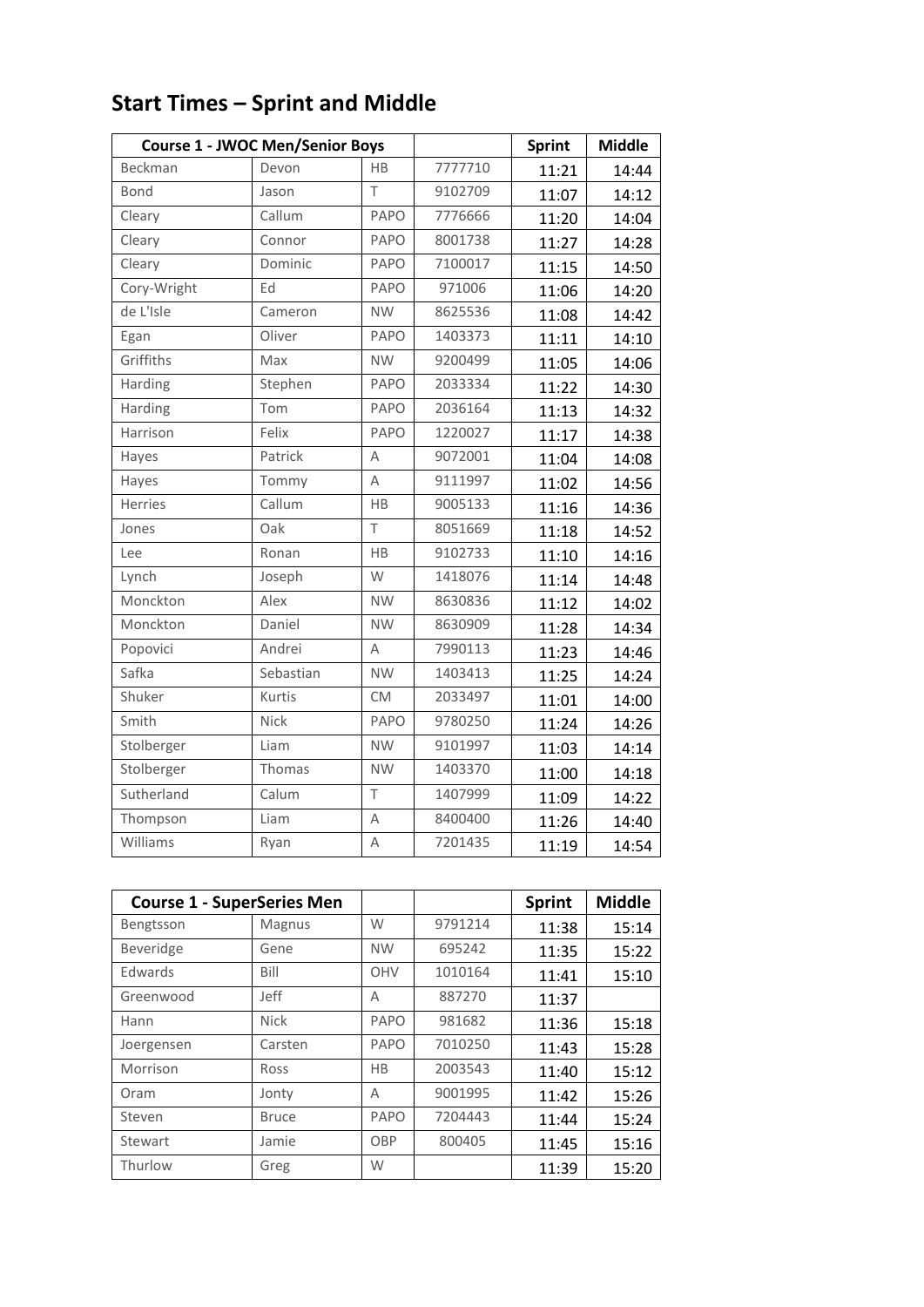|              | <b>Course 2 - JWOC Women/Senior Girls</b> |           |            |       |       |
|--------------|-------------------------------------------|-----------|------------|-------|-------|
| Cavanagh     | Polly                                     | HB        | 2800785    | 11:33 | 14:41 |
| Comeskey     | Marina                                    | W         | 2087469    | 11:32 | 14:23 |
| Cory-Wright  | Katie                                     | PAPO      | 1999239    | 11:31 | 14:07 |
| Drew         | Meghan                                    | Α         | 7202906    | 11:38 | 14:13 |
| Fairbairn    | Kayla                                     | <b>NW</b> | 982052     | 11:23 | 14:43 |
| Goodall      | Danielle                                  | <b>CM</b> | 783521     | 11:20 | 14:31 |
| Harrison     | Sophie                                    | PAPO      | 982065     | 11:21 | 14:01 |
| Hunter       | Marisol                                   | PAPO      | 2056672    | 11:27 | 14:25 |
| Knightbridge | Tegan                                     | <b>NW</b> | 982098     | 11:39 | 14:39 |
| Molloy       | Ellie                                     | W         | 981624     | 11:22 | 14:19 |
| Molloy       | Lara                                      | W         | 9005303    | 11:24 | 14:15 |
| Neary        | Aleisha                                   | <b>CM</b> | <b>TBA</b> | 11:29 | 14:29 |
| <b>Nel</b>   | Carolyne                                  | HB        | 9102056    | 11:30 | 14:33 |
| Parsons      | Anna                                      | A         | 442721     | 11:26 | 14:05 |
| Reeves       | Josephine                                 | OHV       | 225480     | 11:36 | 14:35 |
| Riddle       | Amber                                     | OHV       | 7436814    | 11:34 | 14:27 |
| Safkova      | Sofie                                     | <b>NW</b> | 2042545    | 11:37 | 14:11 |
| Skelton      | Georgia                                   | <b>CM</b> | 8633226    | 11:40 | 14:17 |
| Steven       | <b>Briana</b>                             | PAPO      | 7205861    | 11:25 | 14:21 |
| Stolberger   | Heidi                                     | <b>NW</b> | 1408000    | 11:41 | 14:09 |
| Tidswell     | Jenna                                     | HB        | 9201047    | 11:35 | 14:03 |
| Tilley       | Alice                                     | <b>NW</b> | 441303     | 11:28 | 14:37 |

| <b>Course 2 - SuperSeries Women</b> |         |           |         | <b>Sprint</b> | <b>Middle</b> |
|-------------------------------------|---------|-----------|---------|---------------|---------------|
| Adams                               | Jenni   | PAPO      | 700829  | 11:53         | 15:03         |
| Gray                                | Becky   | W         |         | 11:51         | 15:05         |
| Kane                                | Penny   | OBP       | 355342  | 11:55         | 15:01         |
| McMillan                            | Jula    | <b>NW</b> | 553755  | 11:50         | 14:57         |
| O'Sullivan                          | Sarah   | W         | 256779  | 11:52         | 14:55         |
| Scott                               | Imogene | А         | 8422341 | 11:54         | 14:59         |

| <b>Course 3 - Junior Boys</b> |          |           |         | <b>Sprint</b> | <b>Middle</b> |
|-------------------------------|----------|-----------|---------|---------------|---------------|
| Bonar                         | Cameron  | <b>NW</b> | 1406579 | 11:56         | 14:25         |
| Edwards                       | Kieran   | OHV       | 2096690 | 11:59         | 14:27         |
| <b>Edwards</b>                | Oliver   | OHV       | 33225   | 12:00         | 14:41         |
| Egan                          | Isaac    | PAPO      | 1403374 | 11:58         | 14:33         |
| Farmer                        | Callum   | <b>CM</b> | 2017839 | 11:57         | 14:35         |
| Harding                       | Matt     | PAPO      | 442710  | 11:53         | 14:21         |
| Kommeren                      | Braeden  | HB        | 2073264 | 11:52         | 14:31         |
| Moore                         | Ryan     | <b>NW</b> | 2800781 | 11:50         | 14:29         |
| Syme                          | Campbell | А         | 442734  | 11:51         | 14:39         |
| Tidswell                      | Will     | HB        | 9201056 | 11:54         | 14:23         |
| Williamson                    | Felix    | W         |         | 11:55         | 14:37         |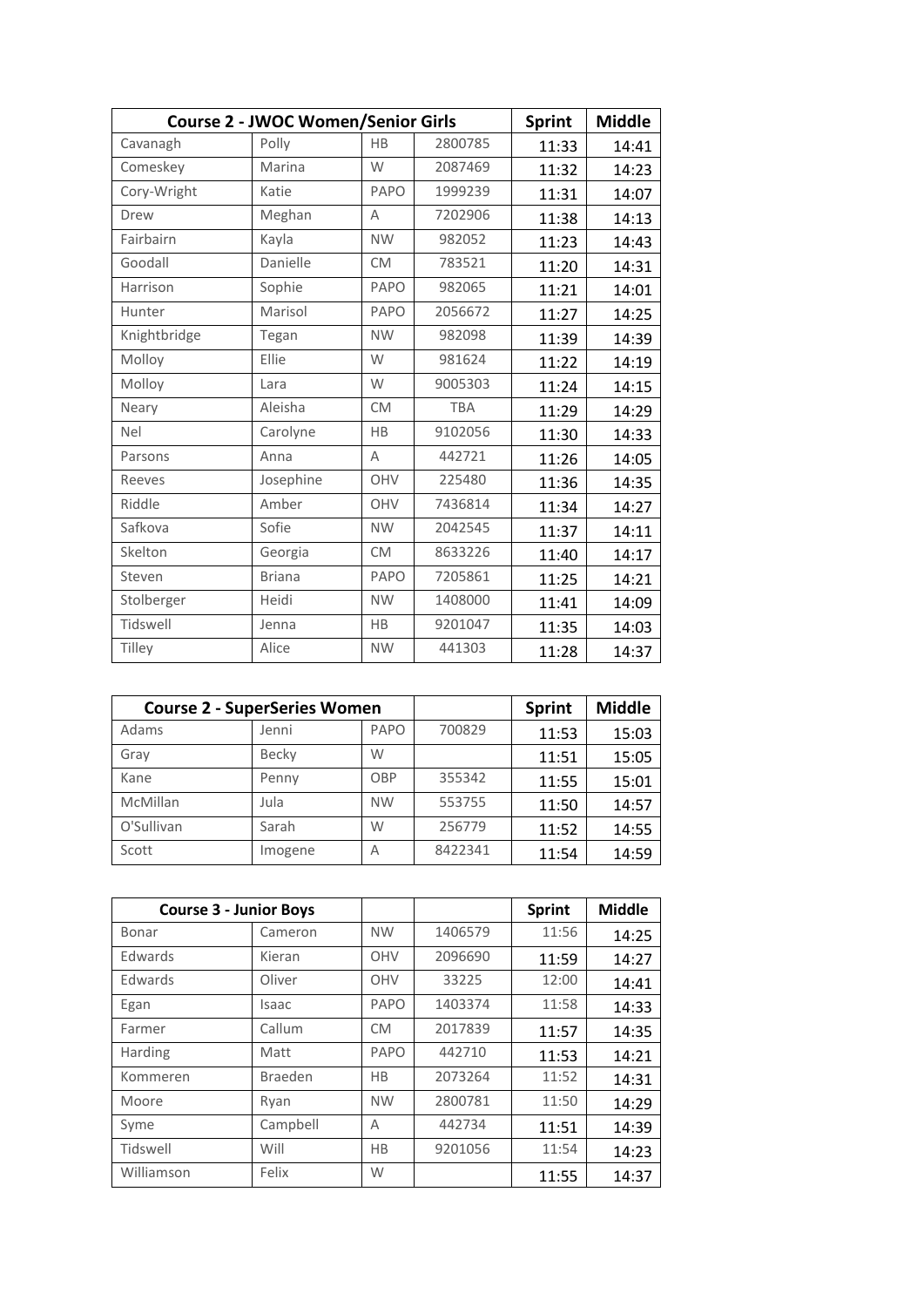| <b>Course 4 - Junior Girls</b> |         |           |         | <b>Sprint</b> | <b>Middle</b> |
|--------------------------------|---------|-----------|---------|---------------|---------------|
| <b>Bradding</b>                | Cara    | Α         | 1811002 | 11:04         | 14:26         |
| <b>Burns</b>                   | Tessa   | HB        | 2073262 | 11:05         | 14:22         |
| Collins                        | Olivia  | <b>NW</b> | 8142002 | 11:08         | 14:28         |
| Cory-Wright                    | Anna    | А         | 1021130 | 11:09         | 14:34         |
| Frater                         | Sylvie  | Α         | 2800817 | 11:07         | 14:20         |
| Greenwood                      | Rebecca | A         | 981631  | 11:02         | 14:24         |
| Joergensen                     | Kaia    | PAPO      | 9150804 | 11:01         | 14:32         |
| Morete                         | Peyton  | <b>RK</b> |         | 11:06         | 14:36         |
| Sewell                         | Jessica | <b>NW</b> | 8625616 | 11:03         | 14:30         |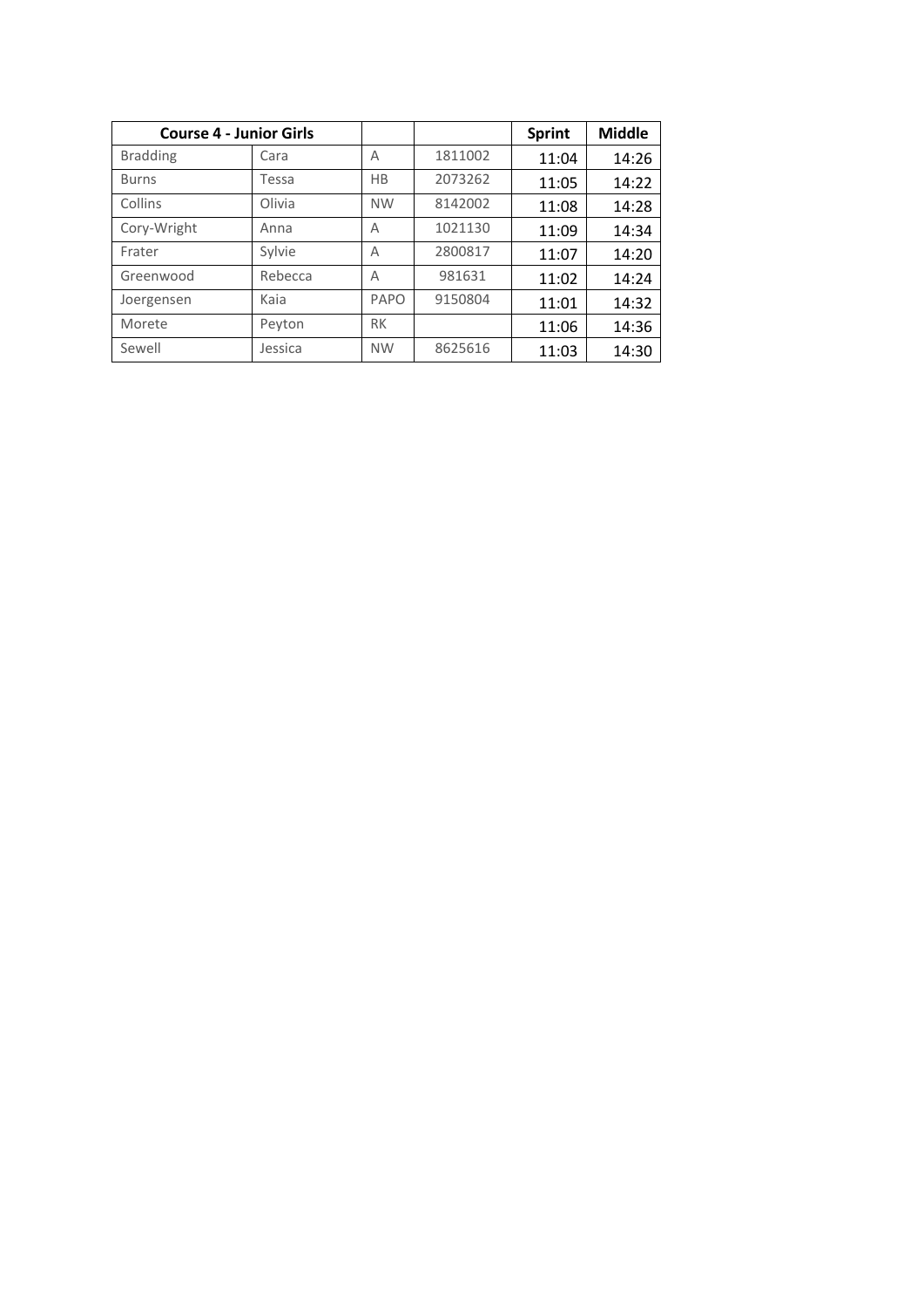### **Sunday 26 March: Long Trial**

| Map:    | Hydrabad Refloated, Waitarere Beach |                   |      |
|---------|-------------------------------------|-------------------|------|
| Scale:  | 1:10000                             | Contour interval: | .5 m |
| Mapper: | Malcolm Ingham                      |                   |      |

Planner: Malcolm Ingham

Controller: Russell Higham

Terrain: Sand-dune pine forest with a regular track network.

Map notes: (1) Much of the forest is mapped as light green (slow run, low visibility). However, many of these areas also have (very) rotting thinnings on the ground, making these blocks both technically and physically tough.

> (2) Most areas of white and wide green stripes (slow run, good visibility) are blocks which have been thinned over the last few years. The distinction between white and green stripes is largely a result of how recent the thinning has been, with areas where thinning was longer ago being generally much more runnable.

> (3) The late arrival of summer in the Horowhenua has meant that some areas of wide green stripes have seen a recent explosion in leafy undergrowth. Although very visible this does not change the runnability.

> (4) In some areas there are remnants of old logging tracks. Only those that are very distinct over a significant distance have been mapped.

> (5) Be aware that unlike many sand-dune maps, the contour interval is 5m. This is to allow for some very steep-sided dunes where 2.5m contours would run into each other.

> (6) There is an area of Out of Bounds marked in the forest. This is where Horowhenua District Council spray sewage. The western part of this area has no obvious boundary on the ground. Please take care to avoid this area.

- Directions: Take the turning to Waitarere Beach from SH1, north of Levin. Travel through Waitarere Beach village and turn left on the last road (Rua Avenue) before the sea. Do not obstruct driveways.
- Event Centre: The event centre is at the end of Rua Avenue. The finish is in the forest approximately 200 m away.
- Toilets: There will be no toilets at the event centre. There are public toilets at both Waitarere Domain and Waitarere Surf Life Saving Club.
- Start: There is a walk of approximately 1.2 km to the start. From the end of Rua Avenue take the track west, out on to the beach. Follow the beach south for approximately 1 km, and then follow tapes/signs back into the forest.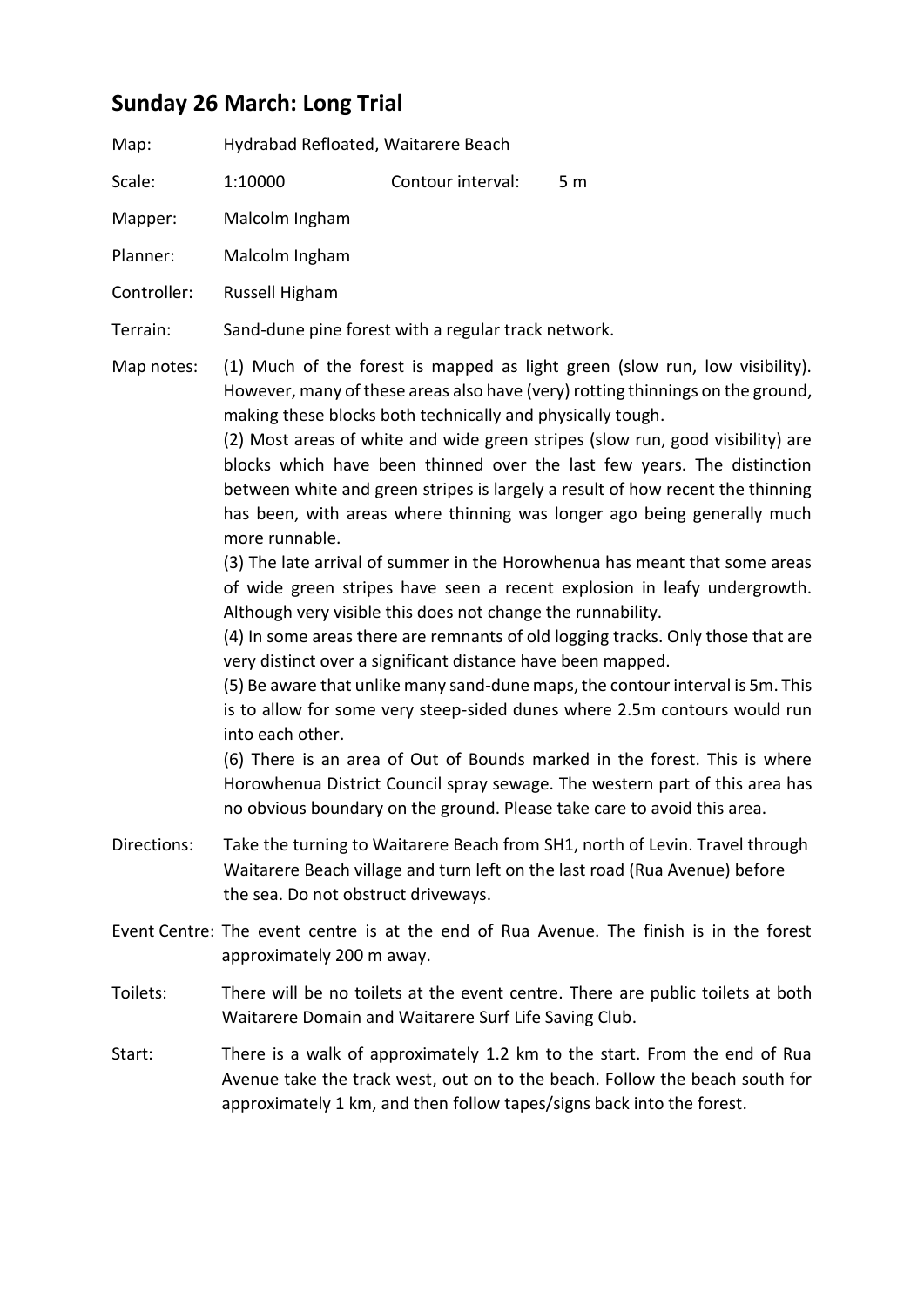

Starts: From 10.30am.

#### Courses:

| Course         | <b>Classes</b>                      | Length<br>(km) | Climb(m) | No of<br>controls |
|----------------|-------------------------------------|----------------|----------|-------------------|
| 1              | WG/SuperSeries Men<br>M20E (JWOC)   | 9.30           | 300      | 22                |
| $\overline{2}$ | WG/SuperSeries Women<br>W20E (JWOC) | 6.57           | 225      | 16                |
| 3              | Senior Boys, Senior Girls           | 4.94           | 180      | 14                |
| 4              | Junior Boys, Junior Girls           | 3.05           | 110      | 10                |

Map change: Course 1 has a map change. Please leave the first map in the box provided and take a copy of the second map.

Public As this is also a WOA OY event, a full range of courses will be on offer after Courses: approximately 1130.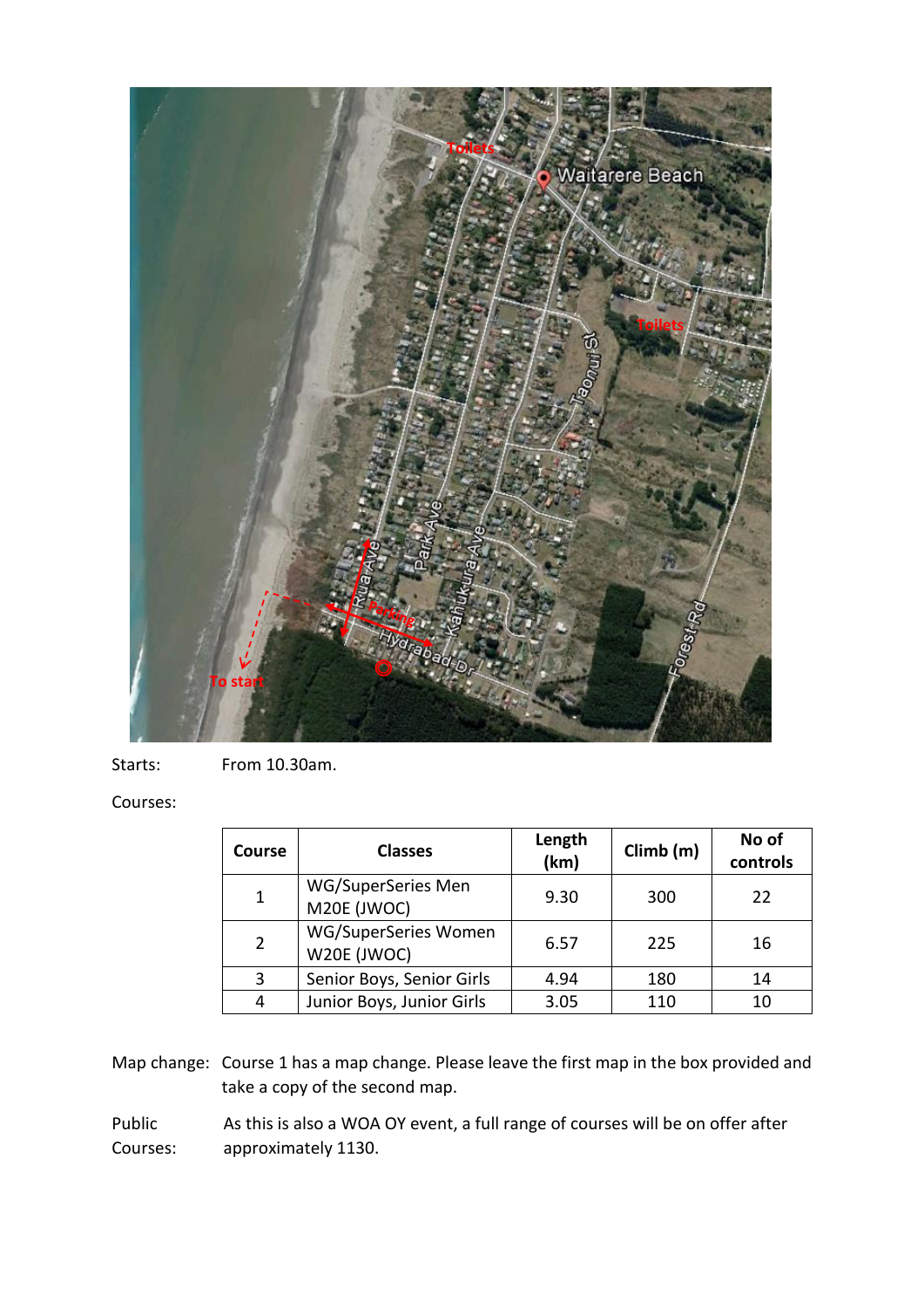| <b>Course 1 - JWOC Men</b> |             |           |         |       |
|----------------------------|-------------|-----------|---------|-------|
| Beckman                    | Devon       | HB        | 7777710 | 10:32 |
| Cleary                     | Callum      | PAPO      | 7776666 | 10:42 |
| Cleary                     | Connor      | PAPO      | 8001738 | 10:30 |
| Cory-Wright                | Ed          | PAPO      | 971006  | 10:56 |
| de L'Isle                  | Cameron     | <b>NW</b> | 8625536 | 10:52 |
| Egan                       | Oliver      | PAPO      | 1403373 | 10:38 |
| Griffiths                  | Max         | <b>NW</b> | 9200499 | 10:40 |
| Harding                    | Stephen     | PAPO      | 2033334 | 10:48 |
| Harrison                   | Felix       | PAPO      | 1220027 | 10:58 |
| Hayes                      | Tommy       | А         | 9111997 | 11:02 |
| <b>Herries</b>             | Callum      | <b>HB</b> | 9005133 | 10:50 |
| Popovici                   | Andrei      | A         | 7990113 | 10:54 |
| Safka                      | Sebastian   | <b>NW</b> | 1403413 | 11:00 |
| Smith                      | <b>Nick</b> | PAPO      | 9780250 | 10:34 |
| Stolberger                 | Thomas      | <b>NW</b> | 1403370 | 10:46 |
| Sutherland                 | Calum       | T         | 1407999 | 10:44 |
| Williams                   | Ryan        | А         | 7201435 | 10:36 |

### **Start Times – Long**

| <b>Course 1 - SuperSeries Men</b> |              |           |         |       |
|-----------------------------------|--------------|-----------|---------|-------|
| Bengtsson                         | Magnus       | W         | 9791214 | 11:28 |
| Beveridge                         | Gene         | <b>NW</b> | 695242  | 11:22 |
| Edwards                           | Bill         | OHV       | 1010164 | 11:24 |
| Hann                              | <b>Nick</b>  | PAPO      | 981682  | 11:20 |
| Joergensen                        | Carsten      | PAPO      | 7010250 | 11:26 |
| Morrison                          | Ross         | HB        | 2003543 | 11:30 |
| Oram                              | Jonty        | Α         | 9001995 | 11:34 |
| Steven                            | <b>Bruce</b> | PAPO      | 7204443 | 11:32 |
| Stewart                           | Jamie        | OBP       | 800405  | 11:36 |
| Thurlow                           | Greg         | W         |         | 11:38 |

| <b>Course 2 - SuperSeries Women</b> |         |           |         |       |
|-------------------------------------|---------|-----------|---------|-------|
| Adams                               | Jenni   | PAPO      | 700829  | 11:29 |
| Kane                                | Penny   | OBP       | 355342  | 11:21 |
| McMillan                            | Jula    | <b>NW</b> | 553755  | 11:23 |
| O'Sullivan                          | Sarah   | W         | 256779  | 11:27 |
| Scott                               | Imogene | А         | 8422341 | 11:25 |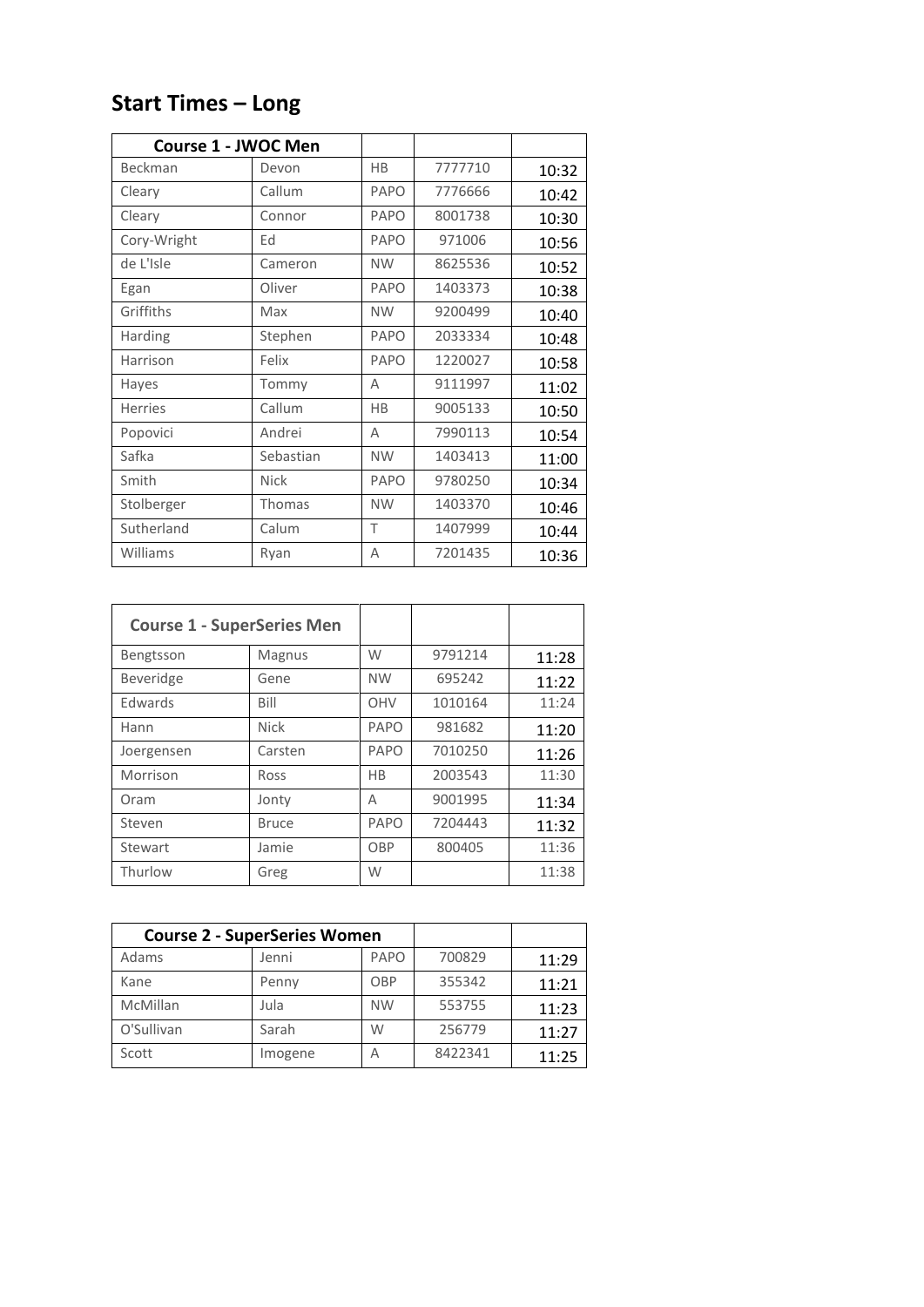|              | <b>Course 2 - JWOC Women</b> |           |         |       |
|--------------|------------------------------|-----------|---------|-------|
| Comeskey     | Marina                       | W         | 2087469 | 10:51 |
| Cory-Wright  | Katie                        | PAPO      | 1999239 | 10:49 |
| Drew         | Meghan                       | Α         | 7202906 | 10:57 |
| Fairbairn    | Kayla                        | <b>NW</b> | 982052  | 10:53 |
| Goodall      | Danielle                     | <b>CM</b> | 783521  | 10:59 |
| Harrison     | Sophie                       | PAPO      | 982065  | 10:31 |
| Hunter       | Marisol                      | PAPO      | 2056672 | 10:45 |
| Knightbridge | Tegan                        | <b>NW</b> | 982098  | 11:01 |
| Molloy       | Ellie                        | W         | 981624  | 10:37 |
| Molloy       | Lara                         | W         | 9005303 | 10:41 |
| <b>Nel</b>   | Carolyne                     | HB        | 9102056 | 10:47 |
| Parsons      | Anna                         | A         | 442721  | 10:43 |
| Safkova      | Sofie                        | <b>NW</b> | 2042545 | 10:39 |
| Skelton      | Georgia                      | <b>CM</b> | 8633226 | 10:33 |
| Steven       | <b>Briana</b>                | PAPO      | 7205861 | 10:35 |
| Stolberger   | Heidi                        | <b>NW</b> | 1408000 | 10:55 |
| Tidswell     | Jenna                        | HB        | 9201047 | 11:03 |
| Tilley       | Alice                        | <b>NW</b> | 441303  | 11:05 |

| <b>Course 3 - Senior Boys</b> |         |           |         |       |
|-------------------------------|---------|-----------|---------|-------|
| Bond                          | Jason   | Τ         | 9102709 | 10:43 |
| Cleary                        | Dominic | PAPO      | 7100017 | 10:47 |
| Harding                       | Tom     | PAPO      | 2036164 | 10:45 |
| Hayes                         | Patrick | Α         | 9072001 | 10:57 |
| Lee                           | Ronan   | НB        | 9102733 | 10:49 |
| Lynch                         | Joseph  | W         | 1418076 | 10:53 |
| Monckton                      | Alex    | <b>NW</b> | 8630836 | 10:51 |
| Monckton                      | Daniel  | <b>NW</b> | 8630909 | 10:59 |
| Shuker                        | Kurtis  | <b>CM</b> | 2033497 | 10:55 |
| Stolberger                    | Liam    | <b>NW</b> | 9101997 | 10:41 |
| Thompson                      | Liam    | A         | 8400400 | 11:01 |

| <b>Course 3 - Senior Girls</b> |           |           |            |       |
|--------------------------------|-----------|-----------|------------|-------|
| Cavanagh                       | Polly     | HB        | 2800785    | 10:34 |
| Neary                          | Aleisha   | <b>CM</b> | <b>TBA</b> | 10:32 |
| Reeves                         | Josephine | OHV       | 225480     | 10:30 |
| Riddle                         | Amber     | OHV       | 7436814    | 10:36 |